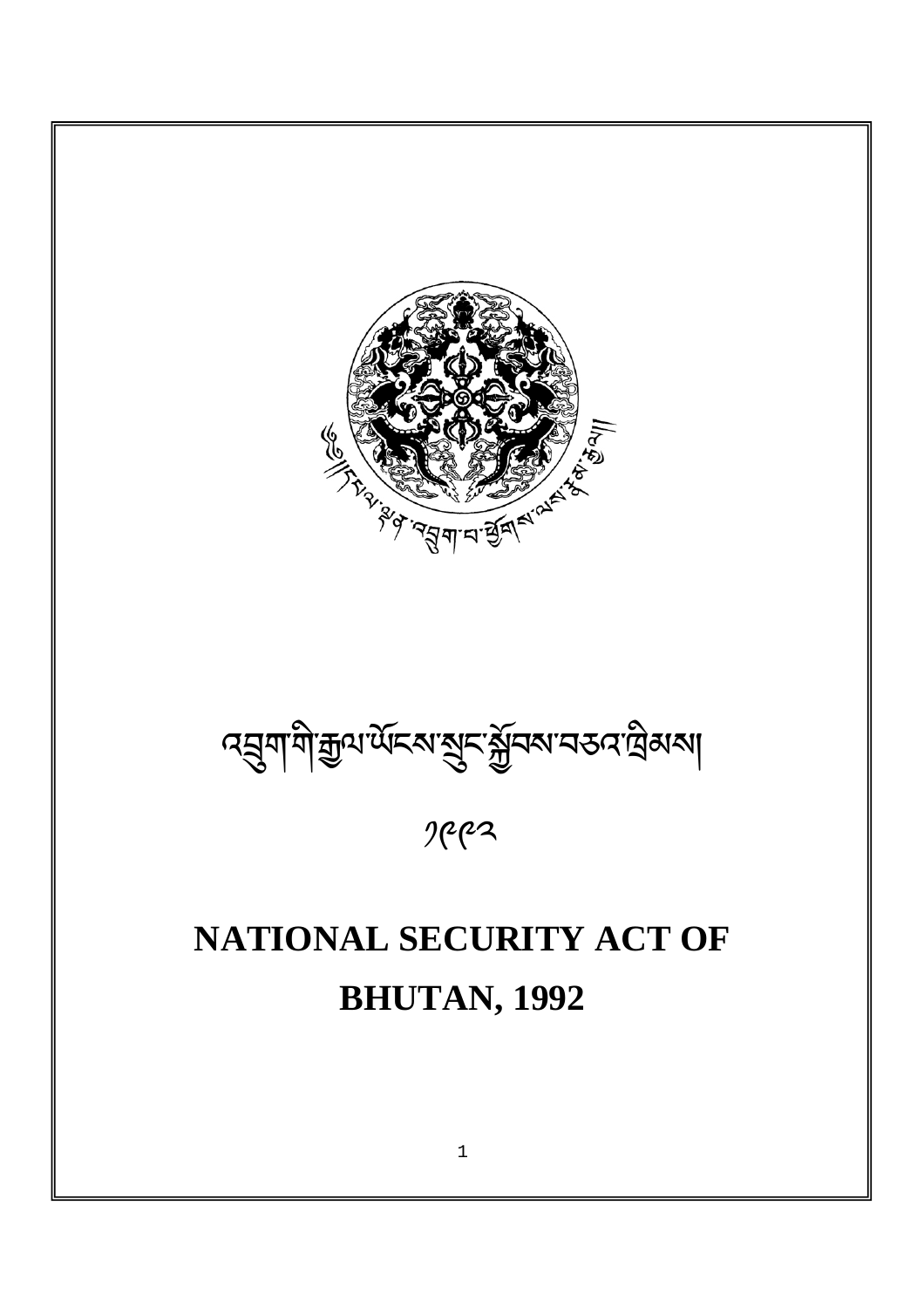## NATIONAL SECURITY ACT, 1992.

Whereas it is expedient to enact a law to ensure security, integrity and public order within the Kingdom of Bhutan, it is hereby enacted as follows:

- 1. This Act shall be called the National Security Act, 1992. It shall come into force from the 2nd November 1992 corresponding to the 8th day of the 9th month of the Water Monkey Year of the Bhutanese Calender and it shall supersede the provisions of Tsa of the Thrimshung of 1957 pertaining to treason.
- 2. This Act shall extend to the whole of Bhutan.
- 3. This Act shall apply to all persons irrespective of nationality if the relevant offence has been committed in Bhutan or is intended to be committed in Bhutan, or is committed on an aircraft/ carrier registered in Bhutan.
- 4. Whoever engages in treasonable acts against the TSA-WA-SUM or attempts to do so, either within or outside Bhutan shall be **punished with death** or be subject to imprisonment for life.
- 5. Whoever commits any overt act with intent to give aid and comfort to the enemy in order to deliberately and voluntarily betray the TSA-WA-SUM, and harm the national interest shall be punished with death or imprisonment for life.
- 6. Whoever conspires within or outside Bhutan to commit any of the offenses punishable by Articles 4 and 5 of this Act shall be punished with imprisonment which may extend to ten years.
- 7. Whoever by words either spoken or written, or by any other means whatsoever, undermines or attempts to undermine the security and sovereignty of Bhutan by creating or attempting to create hatred and disaffection among the people shall be punished with imprisonment which may extend to ten years.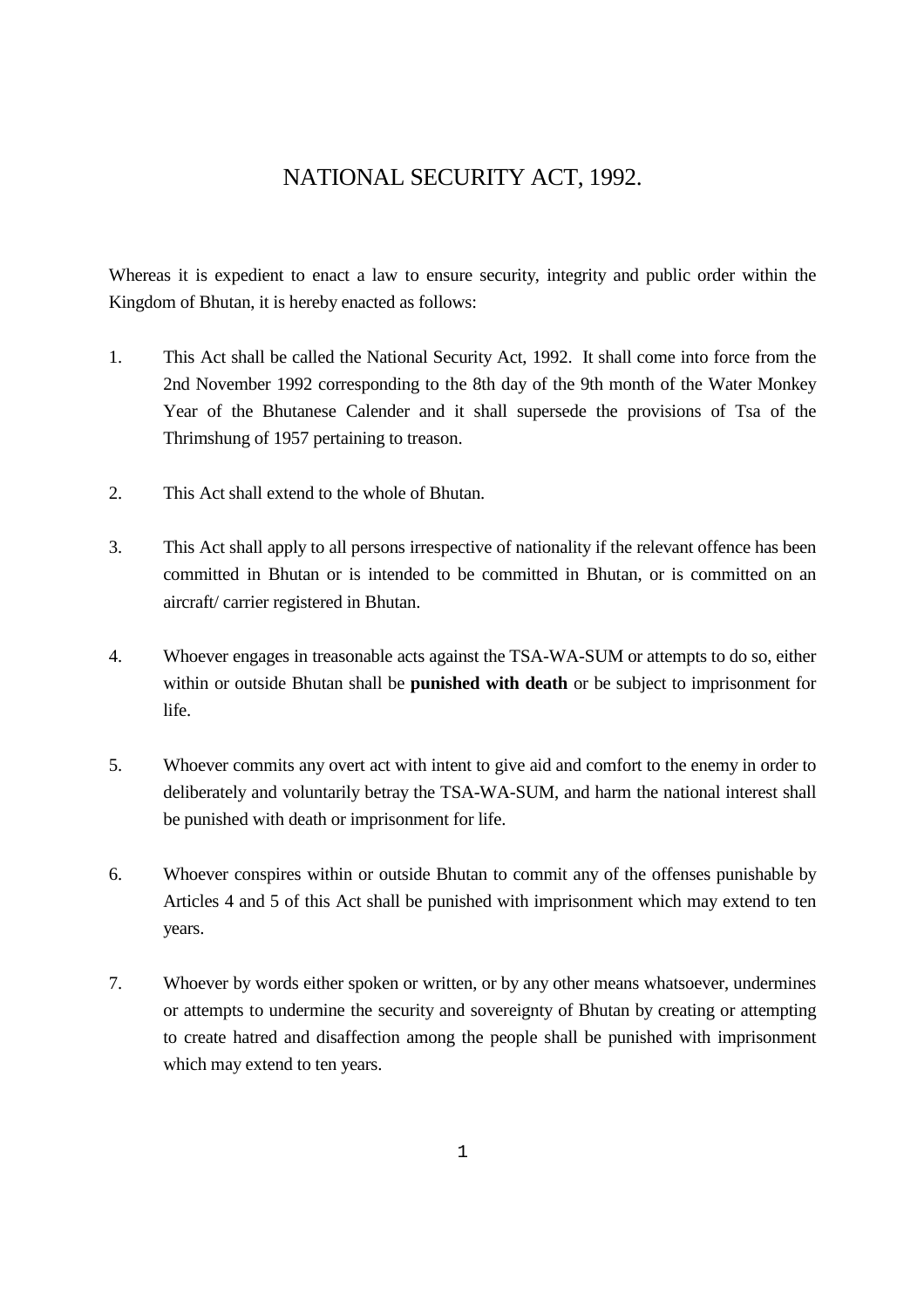- 8. Whoever by words, either spoken or written, or by any other means whatsoever, creates misunderstanding or hostility between the government and people of Bhutan and the Government and people of any foreign country with which Bhutan has peaceful and friendly relations, or attempts to create such misunderstanding or hostility, shall be punished with imprisonment which may extend to five years.
- 9. Whoever :
	- a) by words either spoken or written, or by other means whatsoever, promotes or attempts to promote, on grounds of religion, race, language, caste or community, or on any other ground whatsoever, feelings of enmity or hatred between different religious, racial or language groups or castes and communities, or
	- b) commits any act which is prejudicial to the maintenance of harmony between different religious, racial or language groups or castes or communities, and which disturbs or is likely to disturb the public tranquillity.
	- c) Shall be punished with imprisonment which may extend to three years.
- 10. The government may control the public's right to assembly to avoid breaches of the peace:
	- a) by requiring licenses to be issued prior to sanctioning a public assembly;
	- b) by prohibiting an assembly in designated areas (government buildings, military installations, border areas, etc.);
	- c) by declaring curfew.
- 11. Any Magistrate or officer-in-charge of a police-station may command any unlawful assembly, or any assembly of 5 or more persons likely to cause a disturbance of the public peace, to disperse, and it shall thereupon be the duty of the members of such assembly to disperse accordingly.